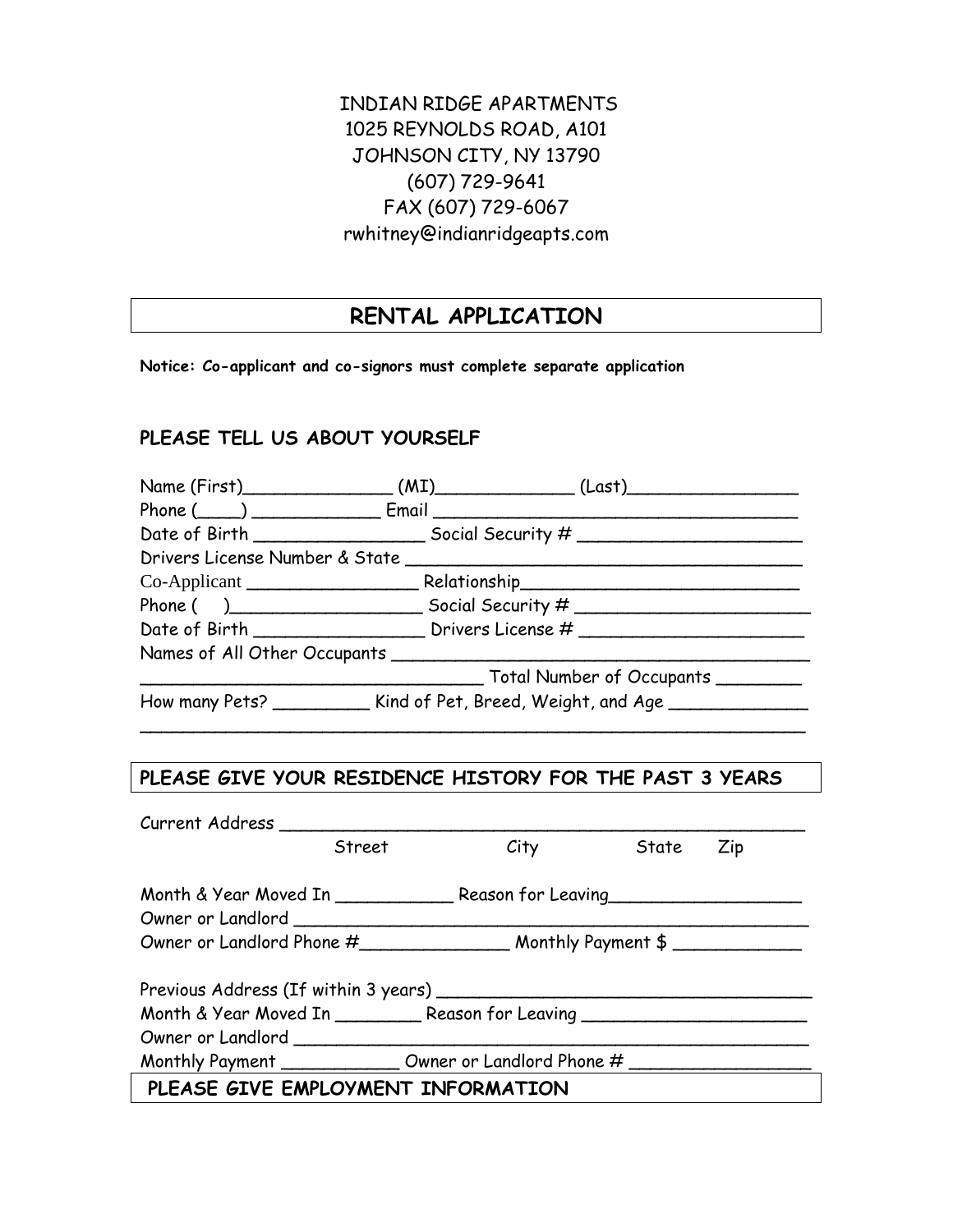| () Employed Full Time () Employed Part Time () Student () Retired                                                                                                                                                                                    |  |  |
|------------------------------------------------------------------------------------------------------------------------------------------------------------------------------------------------------------------------------------------------------|--|--|
|                                                                                                                                                                                                                                                      |  |  |
|                                                                                                                                                                                                                                                      |  |  |
| Date(s) Employed from ____________to _______________Position ___________________                                                                                                                                                                     |  |  |
| Supervisor ____________________________Gross Monthly Salary \$___________________                                                                                                                                                                    |  |  |
| Household Gross Monthly Income \$                                                                                                                                                                                                                    |  |  |
|                                                                                                                                                                                                                                                      |  |  |
|                                                                                                                                                                                                                                                      |  |  |
| Date(s) Employed from ___________ to _____________ Position ____________________                                                                                                                                                                     |  |  |
| If there are other sources of income you would like us to consider, please list<br>income, source, and person (Banker, Employer, etc) who we could contact for<br>confirmation. You do not have to reveal alimony, child support, or spouse's annual |  |  |
| income unless you want us to consider it in this application.                                                                                                                                                                                        |  |  |
|                                                                                                                                                                                                                                                      |  |  |
| Phone( )                                                                                                                                                                                                                                             |  |  |
|                                                                                                                                                                                                                                                      |  |  |
|                                                                                                                                                                                                                                                      |  |  |
| Have you ever been sued for Non-Payment of rent? Yes () No ()                                                                                                                                                                                        |  |  |
| Been evicted or asked to move-out? Yes () No ()                                                                                                                                                                                                      |  |  |
| Been sued for damage to rental property? Yes () No ()                                                                                                                                                                                                |  |  |
| Broken a rental agreement? Yes () No ()                                                                                                                                                                                                              |  |  |
|                                                                                                                                                                                                                                                      |  |  |
| Please give any additional information that might help management evaluate your                                                                                                                                                                      |  |  |
|                                                                                                                                                                                                                                                      |  |  |
|                                                                                                                                                                                                                                                      |  |  |
| If management has any questions about your application, please give phone numbers                                                                                                                                                                    |  |  |
|                                                                                                                                                                                                                                                      |  |  |
|                                                                                                                                                                                                                                                      |  |  |